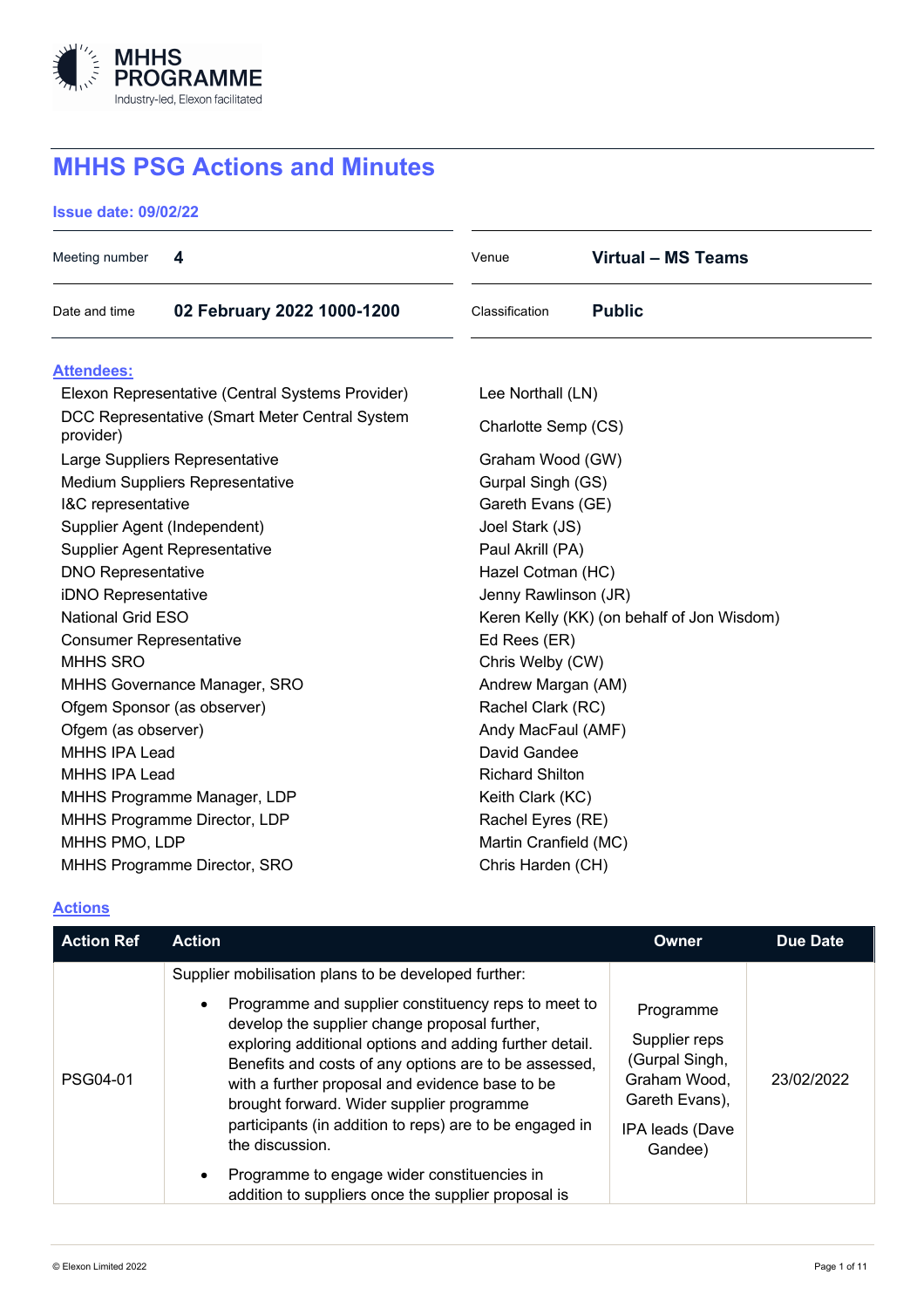|                 | developed further, to ensure the impacts on wider<br>programme parties are considered                                                                                                                                                      |            |            |
|-----------------|--------------------------------------------------------------------------------------------------------------------------------------------------------------------------------------------------------------------------------------------|------------|------------|
|                 | Programme and IPA to meet to discuss the evidence<br>required to demonstrate that a change proposal is<br>justified. IPA to join supplier discussions as required.                                                                         |            |            |
|                 | Programme to schedule ad hoc PSG as required to<br>review new supplier proposal                                                                                                                                                            |            |            |
| PSG04-02        | Develop a consumer log to track/flag consumer issues from<br>advisory/working groups to the consumer constituency rep                                                                                                                      | <b>PMO</b> | 02/03/2022 |
| PSG04-03        | Develop MHHS Governance Framework as per governance<br>arrangement proposals presented and discussed in PSG.<br>New version of MHHS Governance Framework to be shared<br>with PSG group for review by correspondence ahead of<br>March PSG | Programme  | 23/02/2022 |
| PSG04-04        | Raise migration membership and role at upcoming TAG<br>(16/02) to determine how migration may develop within the<br>TAG, including migration membership requirements                                                                       | Chris W    | 09/02/2022 |
| <b>PSG04-05</b> | Discuss migration role in the TAG with TAG leads, Kate<br>Goodman and Adrian Ackroyd                                                                                                                                                       | Jason B    | 09/02/2022 |
| <b>PSG04-06</b> | Review mobilisation of a 'Comms and Engagement'<br>governance group in May PSG                                                                                                                                                             | Chris W    | 04/05/2022 |
| <b>PSG04-07</b> | Review RAID log to ensure that the open Small Supplier<br>nominations are captured                                                                                                                                                         | <b>PMO</b> | 02/03/2022 |

#### **Decisions**

| <b>Area</b>                                   | <b>Decision</b>                                                                                                                                                                                                                                                                              |
|-----------------------------------------------|----------------------------------------------------------------------------------------------------------------------------------------------------------------------------------------------------------------------------------------------------------------------------------------------|
| Governance<br>Arrangement<br><b>Proposals</b> | The governance arrangement proposals were signed off in principle with the Programme to update<br>the Governance Framework and send to PSG members for review and approval by<br>correspondence. Actions on migration are to be discussed in the TAG (see actions PSG04-03 and<br>$04-04$ ). |

#### **Minutes**

# **1. Welcome**

CW welcomed all to PSG 4. CW introduced the Independent Programme Assurer (IPA). Introductions were provided by all attendees.

## **2. Minutes and actions**

Minutes of the PSG 19th January 2022 were **APPROVED**.

Action updates were provided by CW as per the actions slide.

## **3. Supplier mobilisation plans**

CW introduced the item and set out how he would run the session, with handover to supplier representatives to present their mobilisation proposal before opening comments from other constituents in turn, and then a general discussion.

GS presented the Joint Supplier Response to Action PSG 02-03 on behalf of Large, Medium and I&C Suppliers. GS introduced that the response is based on a PSG action from Nov/Dec action on when suppliers can mobilise. GS explained that each supplier rep considered their response with their constituents and found their constituents to be aligned in thinking.

GS walked through the 'swimlanes' of the supplier proposal, as per the document provided by the supplier reps: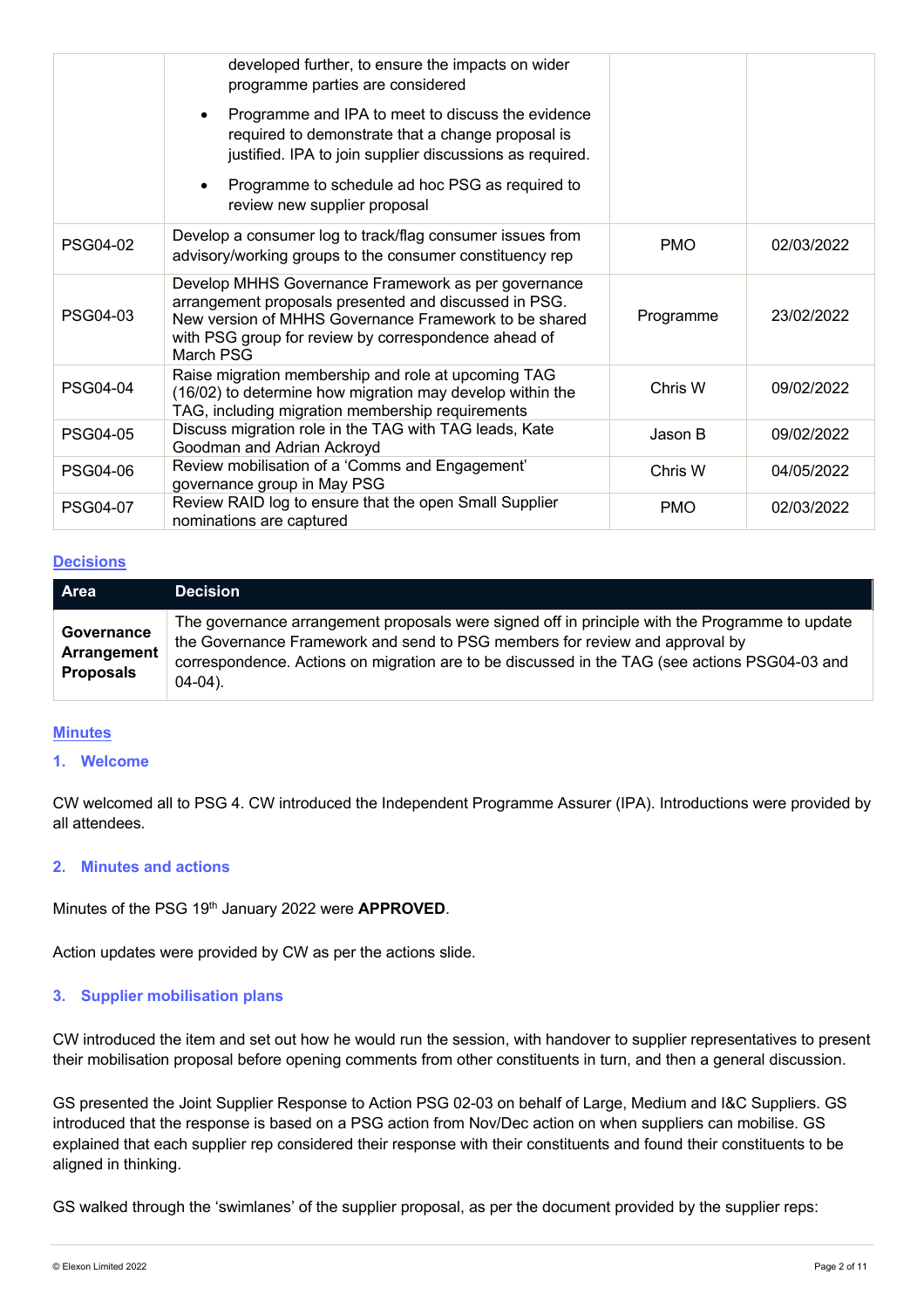**Process design**: suppliers understand the programme has sub-groups working on MHHS processes and propose that these continue. Suppliers acknowledge there is good work here but note they cannot meaningfully engage in this process at the moment

**Supplier mobilisation**: this swimlane describes when suppliers can mobilise and engage. This is a 12-week period after which suppliers propose the programme baselines. Suppliers note that the programme should not baseline without suppliers, as the output settlement obligations sit with suppliers and therefore require them to input as key stakeholders

**Delivery consideration**: following the 12-week intensive review, suppliers will be in a better position to assess their required organisation strategies. Suppliers note the decisions made here are critical for the future landscape of the energy industry and are mindful of the transition. Suppliers want to future proof for the next 20 years and so do not want to rush this process. Suppliers will need to review their services and assess whether these should be in-house or procured externally. This period will allow time for suppliers to assess and explore the market (e.g., agent offerings) and complete any cost-benefit analysis required

**Supplier design, build, test**: once suppliers know their strategy and required commercial arrangements, they can then engage in their own design, build & test phase from March 2023. Suppliers were not able to define what this looks in detail because of the timeframe to develop their proposal and because this phase depends on outputs of previous swimlanes. Suppliers note this phase is likely to be different for each supplier organisation

**Re-baseline**: suppliers noted that a baseline will be more accurate and credible following the activities in previous swimlanes, and that re-baseline will only be possible for suppliers once they've completed these earlier phases

LN noted that the proposal is at least a 7-month delay. LN appreciates the supplier challenges but added that other parties have mobilised and are incurring costs. The proposal represents an unknown impact. LN also noted that some activities in the proposal can be done in parallel and recommended that the programme does baseline on the current timelines, with an impact assessment on supplier's engagement undertaken at that time.

GS responded that, while the proposal looks like MHHS go live will be delayed, suppliers do not think this is the case. If the programme re-assesses milestones down the line, this doesn't necessarily mean a delay. This is a discussion to be had later this year on the future timeframe, following re-baseline. GS noted that there are lots of benefits to MHHS and that they do not want a delay to go live. GS added this was also the view of his constituents.

LN noted that he cannot see how this delay can't also impact go live and that it would be good to see the next part of plan to understand this in more detail.

GE noted it is too much for suppliers to come with a full E2E plan right now. Regarding delays to go live, GE provided the example that the programme may not need a year for transition, as questioned by his constituency members. GE added that suppliers do not want to delay upcoming milestones by a year, but that they want to make sure the programme is robust. The current reality is that suppliers are not engaging (as per concerns raised at previous PSGs), and so suppliers are trying to show how supplier engagement can happen. Suppliers do not want to see supplier engagement happening in an ad hoc fashion through to 2023. GE highlighted there is a still a risk under the current timelines that suppliers will engage late in the programme and then will have problems with programme design, resulting in delays later in the programme. GE was further concerned that suppliers are only seen as one small aspect of the programme, and that this should be seen as a larger problem. If all suppliers are highlighting that they cannot engage then this should be a big 'red flag' as suppliers represent a large proportion of PPs and will be the ones operating the system.

Responding to LN's comments, GW acknowledged that different PPs are at different places in their mobilisation and knows the plan will have different impacts on different constituency groups/parties. GW added that the original programme plan was developed last year and had not factored in current market circumstances and disruption. GW was not aware if the programme had completed an impact assessment on the current position of the industry and its implications on the programme, and added the programme should have assessed this last autumn when the changes first came about. Instead, the programme is continuing with the position it was in last year without considering the impacts since.

CW thanked suppliers for presenting their proposal and asked each constituency rep for their view in turn.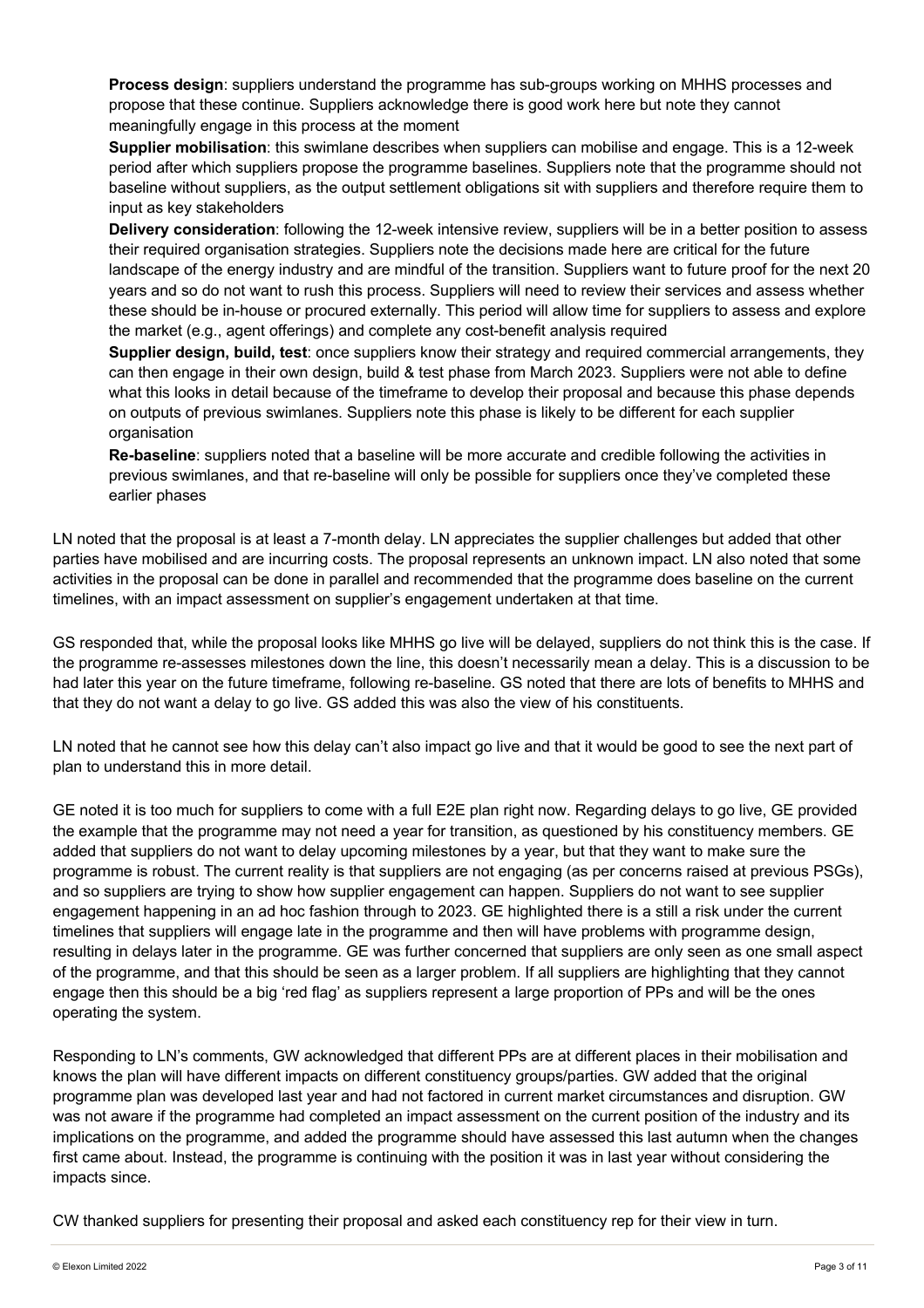HC (DNO) – HC acknowledged the supplier's position but noted that her constituents are concerned that they are already mobilised and engaged, and that this creates additional costs/risks and a potential extension to programme go live.

JR (iDNO) – JR recognised the supplier challenges and noted that she can see the current timeline was tight for baseline, with pushing out by 7 months being more realistic. However, the iDNO concern is that if the programme continues with the current work now (pre-suppliers joining in September), then resources currently involved (that are already stretched) would end up revisiting work from this period with supplier input. JR added that the suggestion that the plan post-Mar 2023 will need to be reviewed also needs to include a pre-March 2023 review, as other governance milestones in this timeframe will need to move. JR added a further iDNO concern is how the proposal will affect the rest of the plan – it may squeeze areas like testing or push out the 2025 end date. In support of GE's comments regarding, rather than having to push out the implementation date due to a replan, there could be scope to review timelines for other phases for example, the Migration Phase might not require a full twelve months, JR agreed that it may be possible to shorten some later stages of the plan, such as <1yr for migration.

PA (Supplier Agent) – PA noted Supplier Agents have sympathy with the supplier position and agree that it is necessary for suppliers to engage to make a good design, with risks that there would be significant changes to the baseline if suppliers can't input before. PA therefore agreed that the proposal is a sensible suggestion to ensure outputs are valid and unlikely to change. PA raised a concern of constituents that starting the investment process and then having to change down the line will increase costs.

JS (Supplier Agent, Independent) – JS noted two additional points for Supplier Agents: 1) SAs have fully stood up and mobilised teams but still see 81 design artefacts by end of April as being aggressive, and 2) the programme shouldn't be overly optimistic of delivering migration in more compressed timescales (i.e., it would be difficult to remove the delay from the proposal via a shorter migration timeline later in the programme).

LN (Elexon) – LN noted that he agrees it was important that suppliers are engaged but did not agree that suppliers are not engaged at all given the large volume of ex-suppliers representing across multiple other constituencies. LN believed the programme should look at alternative ways of delivering this change. LN highlighted that a waterfall approach will push things later, whereas the programme could take an agile approach to create a version that can be reviewed and approved once suppliers can engage. An agile approach would create a very good straw man for review once the suppliers are available, otherwise the supplier proposal will result in big increases in costs to the industry.

GE recognised LN's comments but noted the programme must respond to the current lack of supplier engagement. While the supplier proposal represents when suppliers think this engagement can happen, this does not mean suppliers think all other timescales should be shifted in the same way. GE noted that the programme should not underestimate supplier diversity (and therefore need the need for high engagement) and should take learning from FSP that there needs to be a variety in supplier views. GE reiterated that suppliers do want to engage and do not want the programme go-live to be delayed, but without changing these timelines now, this may be inevitable anyway.

LN agreed that some change to current timelines is required.

GE noted that suppliers have not sat as a group to review the whole E2E plan but focussed on where risk the risk is: the next 18 months. GE added there is not an alternative to getting their 'best and brightest' engaging, other than the plan proposed. This is because suppliers have four or five other programmes happening which must be delivered in 2022 as per regulator requirements, and therefore these are being prioritised by suppliers.

CS (DCC) – CS echoed comments from others and noted that DCC understand the supplier's position. However, CS noted that the supplier plan is immature and lacking in detail to understand if the timeline is realistic. The plan needs more information and PPs need to understand dependencies. CS noted she agrees with LN in completing activities in parallel and that collaboration is needed to create a plan that works for all. DCC do not want suppliers to be separate and only come back in September, and believes the plan should include all stakeholders and look holistically. CS added that there are cost implications from the delay and the programme needs to look at other options. CS recognised GEs points regarding a need to prioritise asks on programmes from regulators. CS noted that a lot more work was required to understand assumptions and dependencies, and this must be done collaboratively.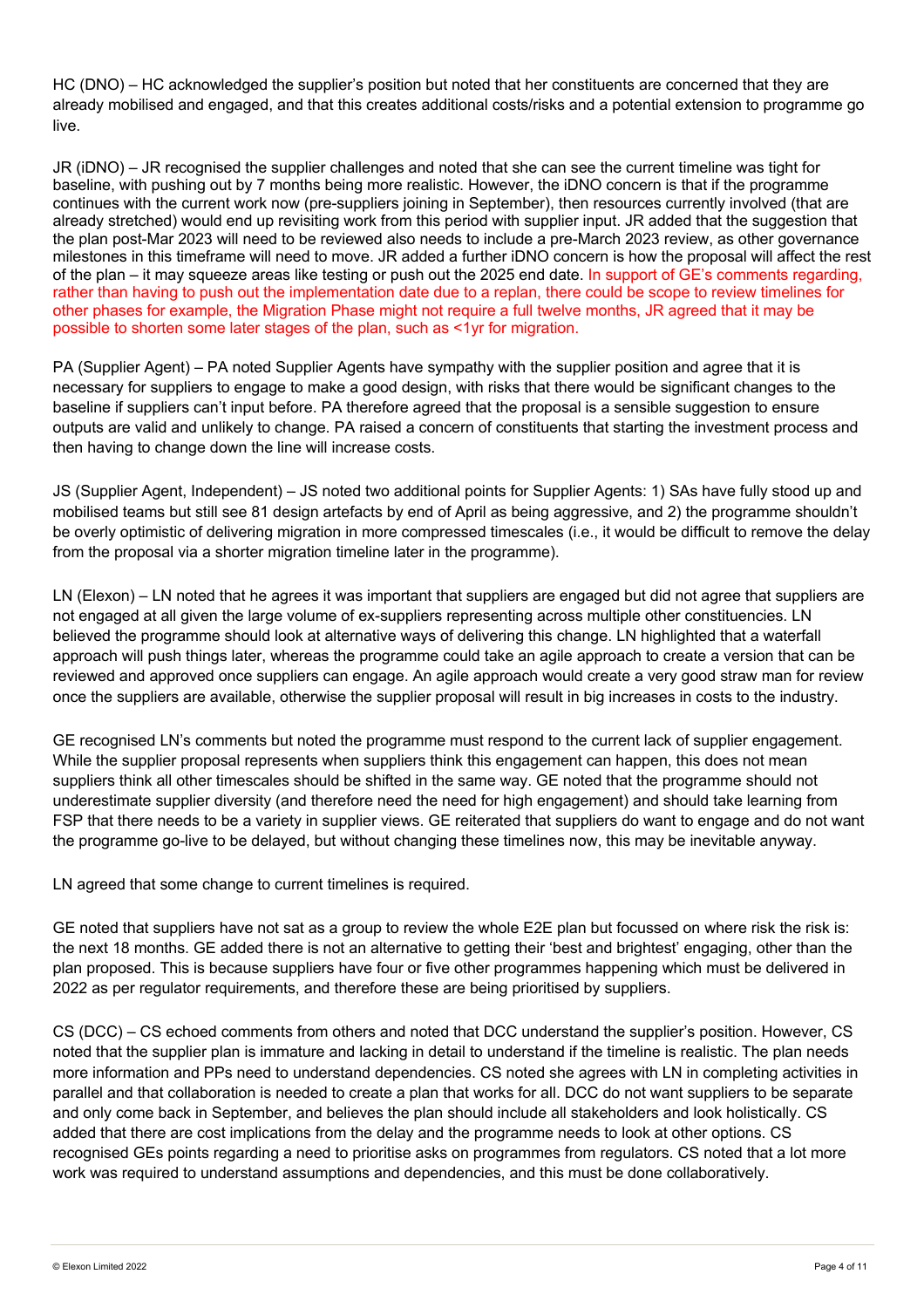GE noted that suppliers do not see this as a trivial change and reiterated that suppliers see MHHS as a priority, but that something needs to give in the timelines.

ER (Consumer) – ER agreed with points already raised and noted it is critical suppliers engage, however the plan risks delay on the project with two drawbacks: 1) increased costs on parties and delayed benefits due to knock on, and 2) a squeeze on later elements of programme that creates risk. Therefore, there needs to be more detail to know what can be achieved (other options). The programme needs to assess the risk presented by the proposal to see the impact this will have on the programme as a whole, with more detailed options explored.

KK (National Grid) – KK noted suppliers are key to the design process and that NGESO are concerned about how effective the design will be without Supplierdesign engagement. KK added that PPs need to understand more about the risks and benefits across the whole programme and the implications of the change, especially given suppliers have an integral role to benefits. KK added that NGESO see the Dec – Feb market offering period as key and do not want impacts to negatively affect this. More information is required to understand if other options are feasible.

CW handed over to KC for the programme's view.

KC (MHHS Programme) – KC noted that the programme needs to consider the proposal, and that the programme is collaborative and needs to find the best way forward for all. KC referenced a positive meeting on 01/02 with suppliers to discuss the proposal and provide challenge. KC acknowledged previous comments that the plan is very 'left to right' and is low risk, and that for the proposal to be a plan, it must balance progress and value against risks. Therefore, the proposal is not a plan until the programme assess the risks. KC added that the proposal cannot be solved at the high level presented by suppliers and that the plan requires more detail and information on the impact on all parties (the approach cannot be a 'one size fits all'). KC noted that the assumption that suppliers are not meaningfully engaging is not correct and referenced that design options were responded to by more than half of the suppliers, demonstrating a difference between suppliers and the supplier rep's position. This means that the programme needs to take the proposal down a level of detail to gain views of all suppliers, as these are clearly different. KC noted that he could not see how this delay of 7-10 months would not cause delay in overall timelines and that it would be extremely difficult to mitigate this delay by changing timelines later in the plan. KC added that the programme needs the right level of detail and to reach an acceptable M5 timeline where there is an acceptable and manageable level of risk for all. This requires speaking with actual suppliers to get their actual positions, and then for the programme to undertake a proper risk assessment on supplier engagement. The programme needs to acknowledge that risks on the baseline cannot be reduced to nothing and that it is likely the design will need to change in the future regardless. KC summarised that the programme therefore needs to assess options that compress this plan to allow a manageable level of risk.

RC (Ofgem) – RC reiterated the importance of the MHHS programme from Ofgem's perspective and that Ofgem do not want to see slippage of timelines and the benefits for consumers and the environment as a result of MHHS. RC was heartened that this is also a consistent theme across PSG reps (including suppliers). RC noted that Ofgem are not wedded to the sub-components of the baseline plan but to realising the outcomes in a timely fashion and against expectations. RC added that *how* the plan delivers is for the programme to determine, although there is regulatory obligation on all parties to comply with the baseline plan and for changes >3mo to L1 milestones to be signed off by Ofgem. RC further commented that Ofgem either require any changes to be supported across the programme and to ensure they do not adversely impact other parties or the end date, *OR* that a change has been fully scrutinised and there is no other option other than the impact it delivers. RC reiterated that Ofgem do not want to give a view on the specifics of the plan but that the programme does need to achieve its aims by the end date.

GW responded to JS's comment on the aggressive timeline of 81 artefacts by end of April, adding that suppliers agree with this and that, even with all resources engaged, suppliers think it would be difficult to deliver against the current plan. GW noted that pushing M5 later would help with this, rather than pressing toward a design by end of April.

GE added two points: 1) GE's constituents have unanimity of view that current timeline won't allow meaningful supplier engagement, with all constituents aligned (GE would welcome Elexon engaging with suppliers to confirm this), and 2) whatever the way forward, the programme is running out of time. The programme cannot spend another month or two gathering evidence to build a large justification document but needs to reassess the timeline immediately otherwise the status quo will prevail.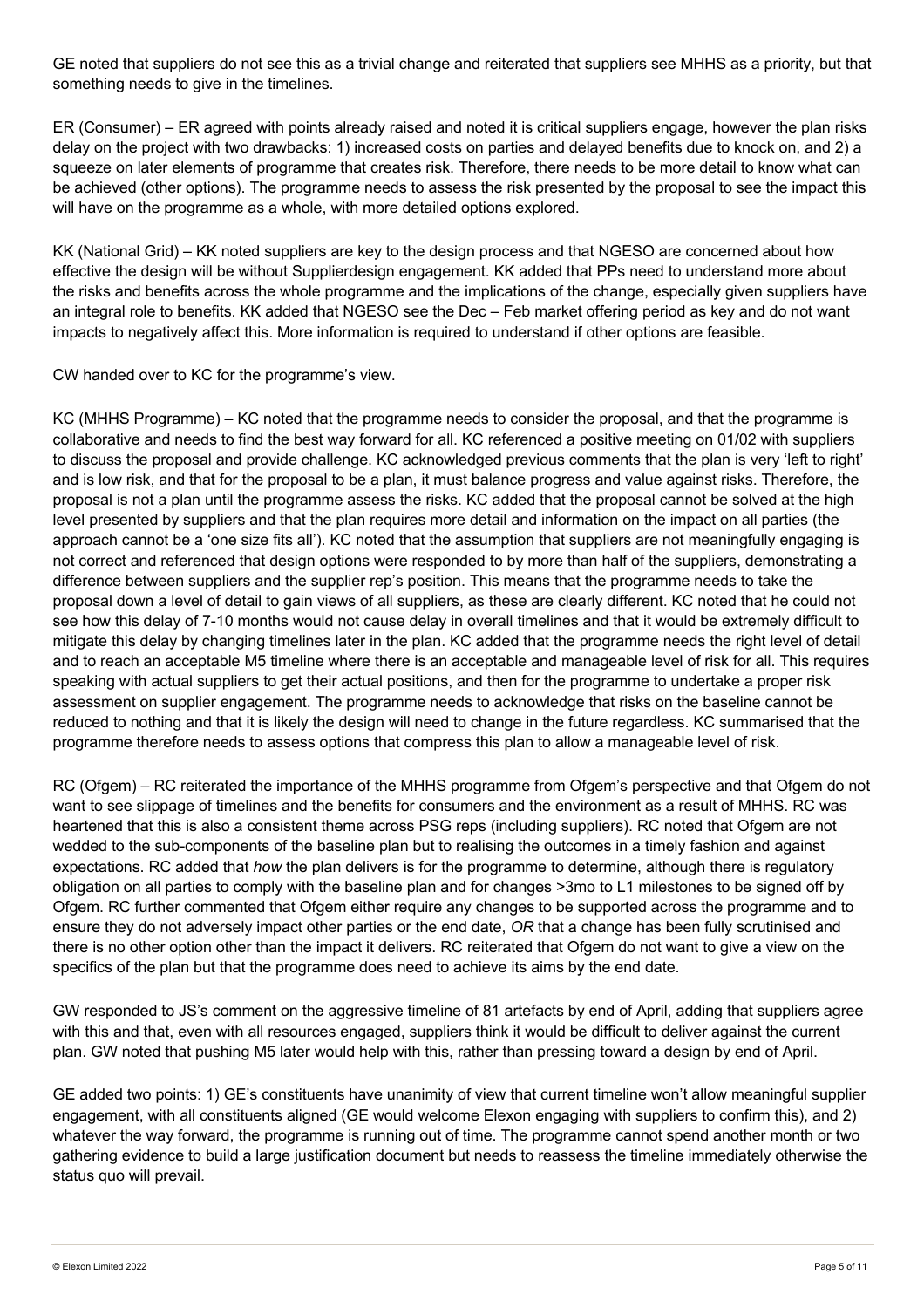GS added that he wished market conditions had been considered earlier as per FSP when COVID and market changes happened, as this had knock on impacts for this programme.

CW asked for final comments.

GW noted that 'evidence' has been raised a few times and referenced a discussion with CH and KC regarding sufficient evidence to demonstrate timelines must be changed. GW noted that clarity was needed over what evidence is required and that suppliers do not want to go away and do a lot of work unnecessarily. Suppliers need to make sure they tick the right boxes for the programme and Ofgem, and that they can provide this evidence in the tight timelines.

CW noted that the programme will continue to work with the suppliers and that the evidence needs to show any proposal is the optimal solution and addresses the problem that needs to be solved. The evidence needs to find a preferred solution for all parties that would not have a significant increase in cost, while getting the required supplier engagement. The current proposal adds significant cost to programme, especially if the whole programme is extended, and therefore suppliers and the programme need to look if there are other more cost-effective solutions. The evidence then needs to demonstrate the best solution.

GW confirmed he understood the evidence requirements and that suppliers need to work with the programme to determine that this looks like in more detail.

JR agreed with the approach from CW and added that the proposal needs to be cost effective, including for other parties.

DG noted that, while the MHHS programme was new for the IPA, they would be happy to feed into conversation from an IPA perspective to ensure evidence provided covers what the IPA would expect to see.

KC added that any evidence provided needs to be against other options. KC noted he had already agreed with GW the programme would speak to other suppliers to look at further options to then balance risks against costs. KC added that further action is needed to look at delivery planning under this proposal to get a sense of what is actually possible between this extreme and the existing timeline, to get some common ground. KC finished that this process would define if the proposal needed to go to Ofgem, as the change could be made <3mo.

# **Action PSG04-01: Supplier mobilisation plans to be developed further:**

- **Programme and supplier constituency reps to meet to develop the supplier change proposal further, exploring additional options and adding further detail. Benefits and costs of any options are to be assessed, with a further proposal and evidence base to be brought forward. Wider supplier programme participants (in addition to reps) are to be engaged in the discussion.**
- **Programme to engage wider constituencies in addition to suppliers once the supplier proposal is developed further, to ensure the impacts on wider programme parties are considered**
- **Programme and IPA to meet to discuss the evidence required to demonstrate that a change proposal is justified. IPA to join supplier discussions as required.**
- **Programme to schedule ad hoc PSG as required to review new supplier proposal**

CW confirmed the action and ensured suppliers agreed.

GE noted he was keen for a session with the programme and his constituents to happen at pace.

CW explained that the formal process is for a formal change to submitted to programme and impact assessed before coming back to the PSG for a decision or a recommendation, if the change needs to go to Ofgem. Until then, the current plan stands as per agreed governance arrangements. CW added there is a need to move as fast as possible, and the programme may look to hold an ad hoc PSG for further discussion. CW re-confirmed the action.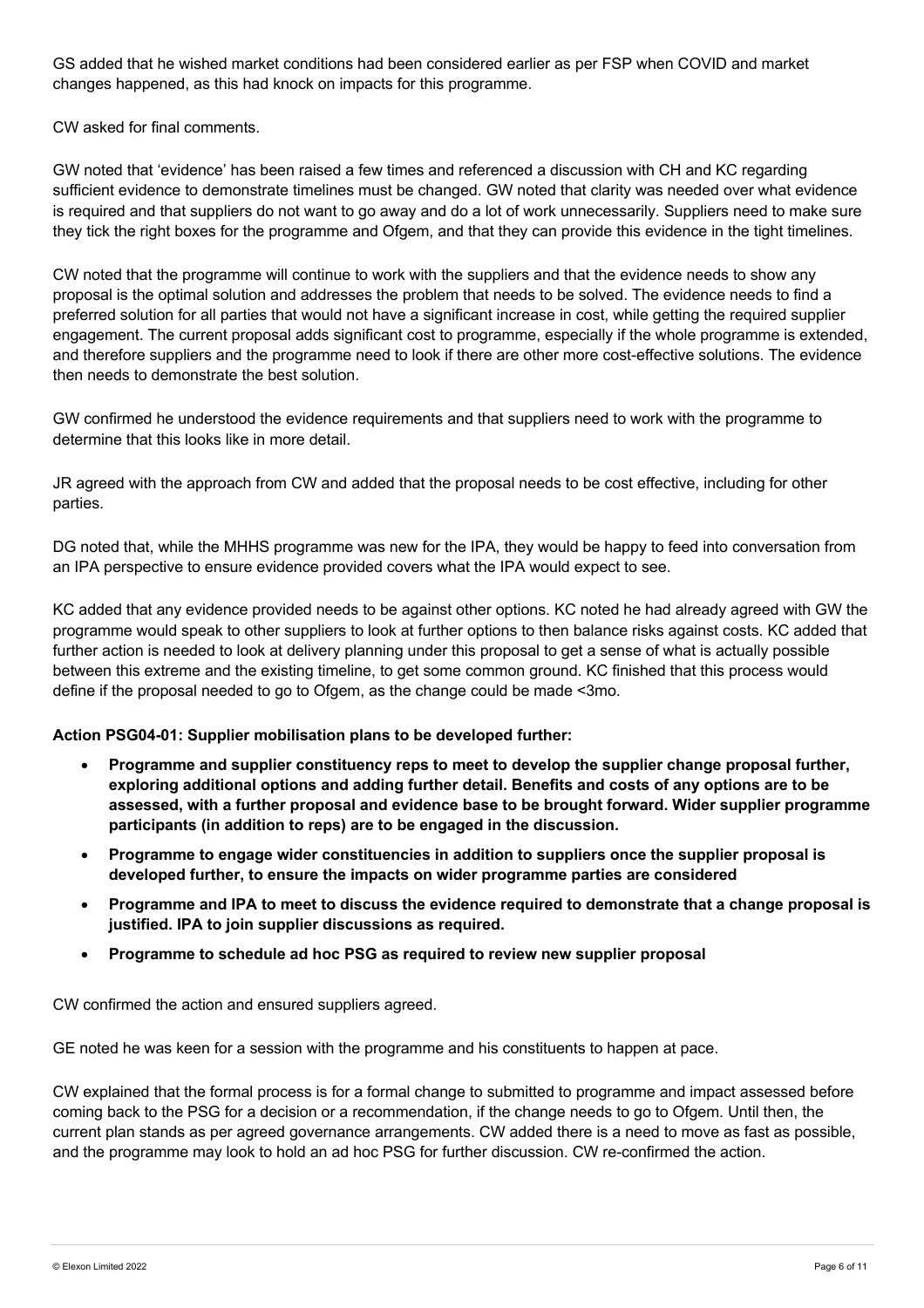CH noted that, while it is for the programme to work with suppliers to review the proposal and other possible options to satisfy supplier concerns but also hit 2025 proposal, the programme must also consider the impact on other constituents (e.g., costs) and that the programme needs to look holistically, not just at suppliers.

CW agreed with CH's comments, adding that the programme will contact all PSG reps to bring them into discussion as required, and that the discussion would start with suppliers.

KC added that the programme will engage with other parties not just on costs, but also on delivery methodology. Some reps (e.g., DCC) have suggested there are other ways mitigate the proposal, and other parties need to be involved.

CW added that the programme needs to focus not just on timelines, but on how the programme can solve the problem and manage risk.

# **4. Programme dashboards**

CW introduced the agenda item and explained that this was intended to be a standing item going forward, to provide updates on programme progress.

# **Milestone dashboard**

KC provided an overview of the milestone dashboard as per the meeting slides and explained that the content comes from discussions with constituency reps since December.

GW asked about LDP mobilisation and when PPs can expect to see more detail on the plan and its milestones (as per FSP). Constituencies would like to know when further detail will be delivered and available for scrutiny.

KC noted the detail behind the FSP plan was created in an initial baselining period and that the full plan will come out of the M5 baseline for MHHS. This is because the content is based on the design. At present, the programme does not intend to create further detail as this is dependent on design. KC added that there is a detailed plan (e.g., artefact pathways, governance approvals) to M5 and that this is being socialised through working groups.

CH asked a GW to clarify if his question was on the plan to M5 or to 2025?

GW clarified that his question was on the other milestones associated with plan on a page from Ofgem (e.g., further milestones, critical path etc). GW and his constituent had assumed further detail was being worked on against the Ofgem plan and that this would be provided now and then updated again after baseline.

CH responded that the programme is working to the Ofgem plan and that it has significant detail underneath, including highlights of the main activities to 2025. The programme did not intend to redo this plan now, but at M5 re-baseline.

GE agreed to take the discussion offline.

KC commented that in FSP there was an integration approach document, and that the programme is working through the TAG to create test, data, and migration strategies up to M5 (equivalent to FSP), and that these need to be agreed before a more granular plan can be created against the Ofgem plan to avoid a further re-planning activity.

GE clarified that he was looking for more detail on the process to deliver the more granular plan.

KC noted that the programme has a methodology to re-baseline the plan and offered a session to go through this. KC added that the programme is ready to go and is keen to get industry involved upstream in planning activities in a collaborative exercise to build the plan together.

# **PPC dashboard**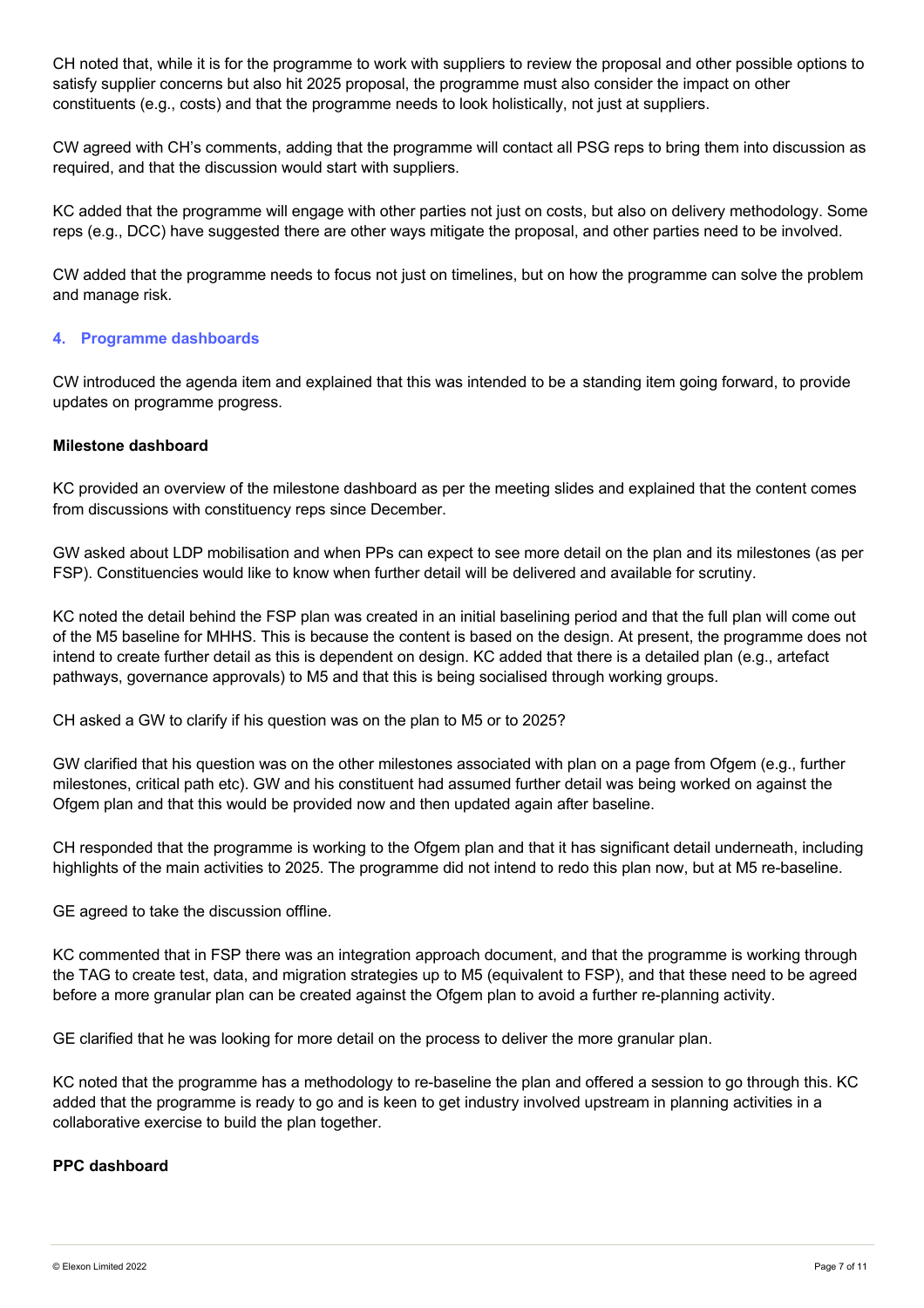KC presented the PPC dashboard as per the slides, noting there is a large amount of MI behind the dashboard and that this will be available via the portal in time. KC noted good progress has been made across all areas, with good responses from all constituencies, but that were was still some work to do with DNO, iDNO, Supplier and software providers. KC added that the programme is still awaiting SPOCs for a lot of organisations, but that this is progressing.

GE noted that there is a big range and diversity of I&C suppliers from the largest non-domestic providers to small suppliers with single meter points. GE added he was happy to help sub-divide up this group to ensure they are wellrepresented.

KC noted this was the largest population and that PPC had seen some good responses.

GE added the I&C suppliers were unlikely to go beyond 30% engagement and that he did not want this to skew the level of engagement and understanding of the market. This could be perceived as a risk unnecessarily.

ER noted that, as the only consumer rep, it was a challenge to use his time effectively, particularly as there is no consultation process with wider stakeholders currently planned. ER requested that a consumer log is created to flag consumer issues across the working groups, noting this request had been raised previously but that he had not had a response.

KC responded that this was a good idea and one way of reducing risk.

AM added that this was one of the requirements of PMO and it would be beneficial to track these issues.

# **Action PSG04-02: PMO to develop a consumer log to track/flag consumer issues from advisory/working groups to the consumer constituency rep**

GW remarked that there were a number of points to raise regarding the slide: 1) emails sent and responses were not useful, and his constituents would rather see SLAs and performance context. 2) GE's constituents found that they needed to 'second guess' what some of the slides are saying without the WebEx. 3) There is a lack of clarity on who the six large suppliers are. 4) There is nothing in the key themes about current market situation and this is the main driver of low PP engagement. GW appreciated the references to FSP but noted this 'bigger elephant' in the room was not represented.

KC noted that the slide reflects issues raised to PPC and that this (large supplier engagement) largely hadn't been raised in PPC conversations.

GW responded that he had raised this last week in PSG and that it needs to be added.

KC reiterated that the themes reflect comments from PPC discussions (not PSG).

GW questioned why views from previous three PSGs had not been captured.

CW confirmed that this was a PPC dashboard reflecting views captured by the PPC and not PSG discussions. CW noted that the programme is not ignoring the views put forward by PSG participants.

GE asked where these views were being captured, if not here.

KC added these were being captured through the risks (to be presented shortly) and via PSG minutes.

#### **Design dashboard**

CH presented the design dashboard as per the slide. CH noted that the programme needs to spend more time on this content to provide full understanding (e.g., via WebEx). CH highlighted that the key message is that the design is progressing, and attendance is increasing, while acknowledging that the design is not getting as much supplier input as the programme would like. The programme is not rushing to hit the timescale but that is aiming for quality of design – the programme wants the 81 artefacts to be of sufficient quality for design/build teams to start DBT. The timeline for all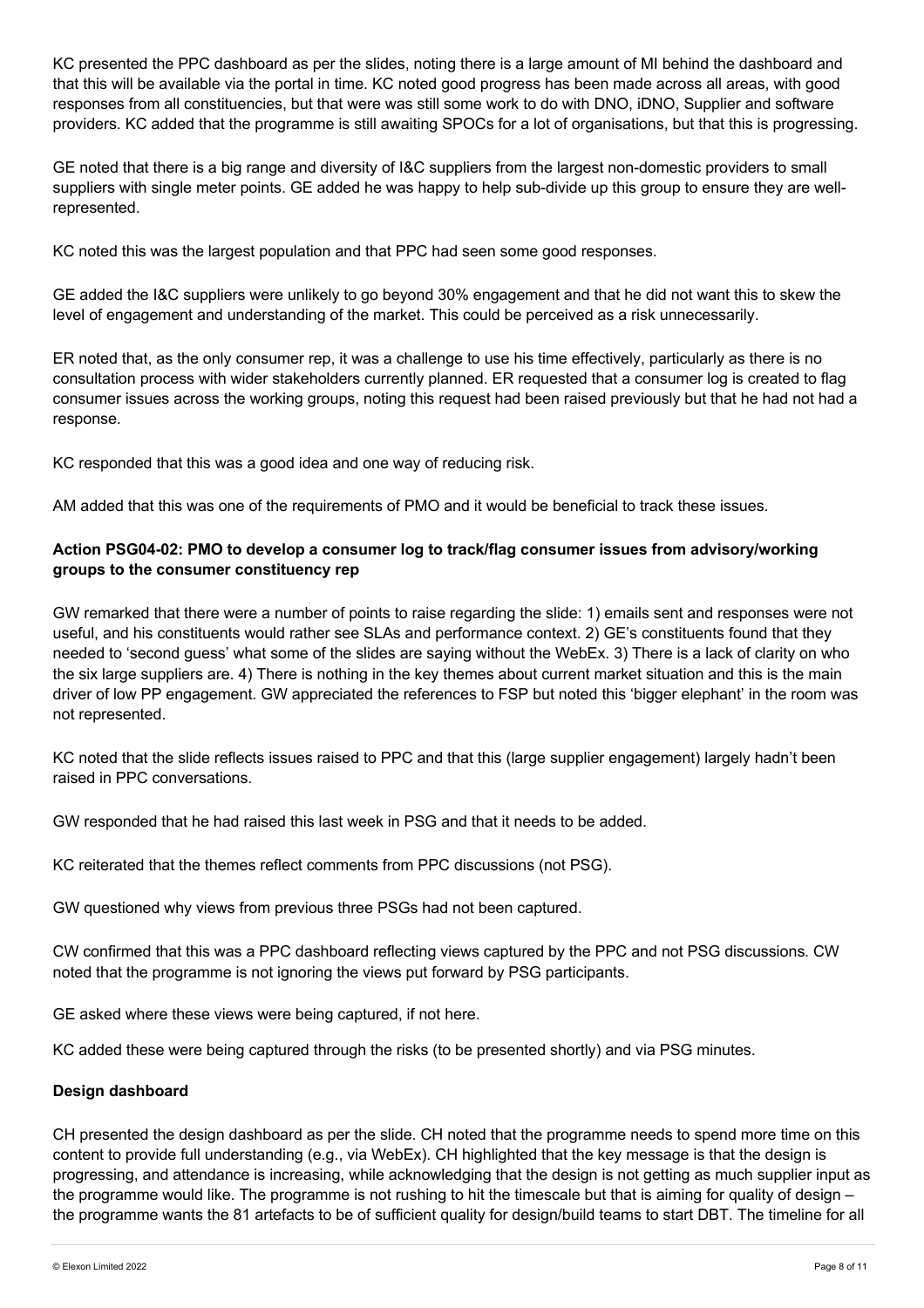artefacts by end of April is challenging and is already slipping to May – it is likely the programme will get design content completed in start of May, with approvals via DAG at end of May. CH noted some artefacts are 'blocked' due to optionality, and these are being worked through following responses on 31/01.

# **Risks dashboard**

KC presented the programme risk assessment dashboard as per the slides. KC added that this was an illustration of risks in RAID log as the programme mobilised and that the programme intends for this to be open via the Portal. The programme is further looking to chunk the RAID log into themes.

GW asked if the RAID log will be published.

KC confirmed the RAID log will be available and is already digitised through the Programme Portal. The aim is to have functionality for RAID submissions for triage by the PMO.

JR asked a question on supplier timeframes and the content of the milestone dashboard. The current assessment is against the current plan. While iDNOs are advocating that the programme continues against the current plan, some parties will be frustrated that the programme is now in limbo. JR asked when there will be an idea on timeline changes.

KC responded that the default is to stay with current timelines and reiterated the importance to progress action PSG04- 01 at pace with suppliers.

#### **5. Governance arrangement proposals**

CW introduced the agenda item, including that this item resulted from LDP assessment of the current MHHS framework.

JB provided an overview of the governance arrange proposals as per the slide pack, reference supporting detail in the appendix. JB provided an update on TAG mobilisation. JB requested approval in principle of the content of the proposal.

CW opened the item for questions.

GW queried if the PSG is approving the governance principles line-by-line in the PSG or if the programme intends to go away and make an amendment to then approve the updated ToR.

JB proposed that the PSG approve the recommendations in principle and that the programme then updates, with approval by correspondence.

**Decision PSG04-01: The governance arrangement proposals were signed off in principle with the Programme to update the Governance Framework and send to PSG members for review and approval by correspondence. Actions on migration are to be discussed in the TAG (see actions PSG04-03 and 04-04).**

**Action PSG04-03: Programme to develop MHHS Governance Framework as per governance arrangement proposals presented and discussed in PSG. New version of MHHS Governance Framework to be shared with PSG group for review by correspondence ahead of March PSG.**

LN noted that he did not agree that migration and testing should be combined, and he did not agree with the rationale in the appendix. LN added that migration and testing experts are quite different and that the groups should not be combined to 'save space' or that testing experts should comment on migration matters.

JB responded that this had been discussed in detail by the SI team. JB said that the SI team were taking learnings from FSP that migration and testing were siloed, and that this meant testing did not have an appreciation for migration activities. JB noted that migration is also an important part of testing strategy, meaning the testing group needs strong understanding of migration and transition activities. JB added that this is not just about not having another group.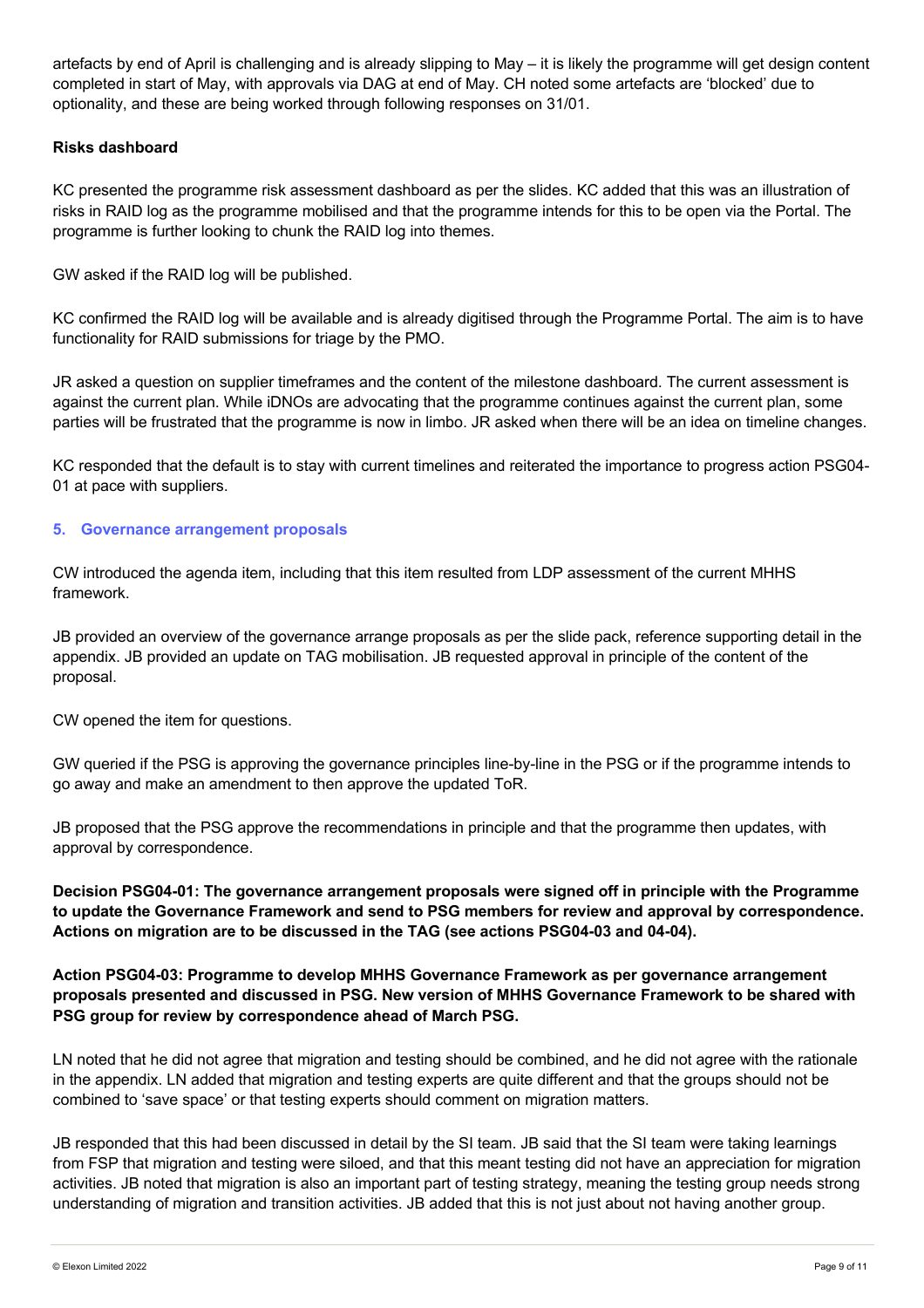LN noted it was important that all areas understand migration, not just testing, and that perhaps it would be better to have a group that has migration experts covering the whole programme.

CW commented that this would be kept under review.

LN responded this his concern was just about representation and that the Elexon TAG rep is a testing expert, not migration.

KC noted that there would be a Migration Working Group with experts under the TMAG and that the programme would expect to separate out migration and testing in future.

JB agreed and added that the programme intended to separate testing and migration next year but could separate the two earlier if required.

LN responded that a different rep would need to be put forward.

JB noted that TAG membership could be expanded to include migration.

# **Action PSG04-04: CW to Raise migration membership and role at upcoming TAG (16/02) to determine how migration may develop within the TAG, including migration membership requirements**

GS asked if there was a supplier rep at the TAG.

CW responded that there were not currently any supplier reps but that the programme would like them.

GW responded that this was a continuation of the theme that suppliers cannot engage in design activity. GW added that the programme needs to be careful that one expert cannot cover both test and migration, but that bringing the two together for now sounds sensible, if there is intention to split them out in future.

CW confirmed the action that this would be discussed at next TAG. CW further requested JB to speak to TAG leads Kate Goodman and Adrian Ackroyd.

JB confirmed the programme will hold off on changes to the framework to reflect feedback from the next TAG.

# **Action PSG04-05: JB to discuss migration role in the TAG with TAG leads, Kate Goodman and Adrian Ackroyd**

GW further commented that some principles will require review once written into the framework. GW also reflected that the engagement and comms group would be difficult to engage with given current challenges. GW requested evidence that this group is required.

JB responded that there was deliberately no recommendation to set up the engagement and comms group. JB has seen the benefits of this group in other programmes as it gives the opportunity for stakeholders to provide input and make use of this engagement in their own programmes. JB added that this was an open question to test appetite, and if the PSG did not want to stand this group up now, then the PSG should review again at a point in the future.

GW noted that, following the CCAG, there was still a lack of clarity on the meaning of E2E.

JB responded that this was covered under the actions of CCAG and that this review was not on content of discussions but on the Governance Framework.

CW confirmed this action was part of the CCAG.

GE asked if the programme would be getting a small supplier rep for the PSG.